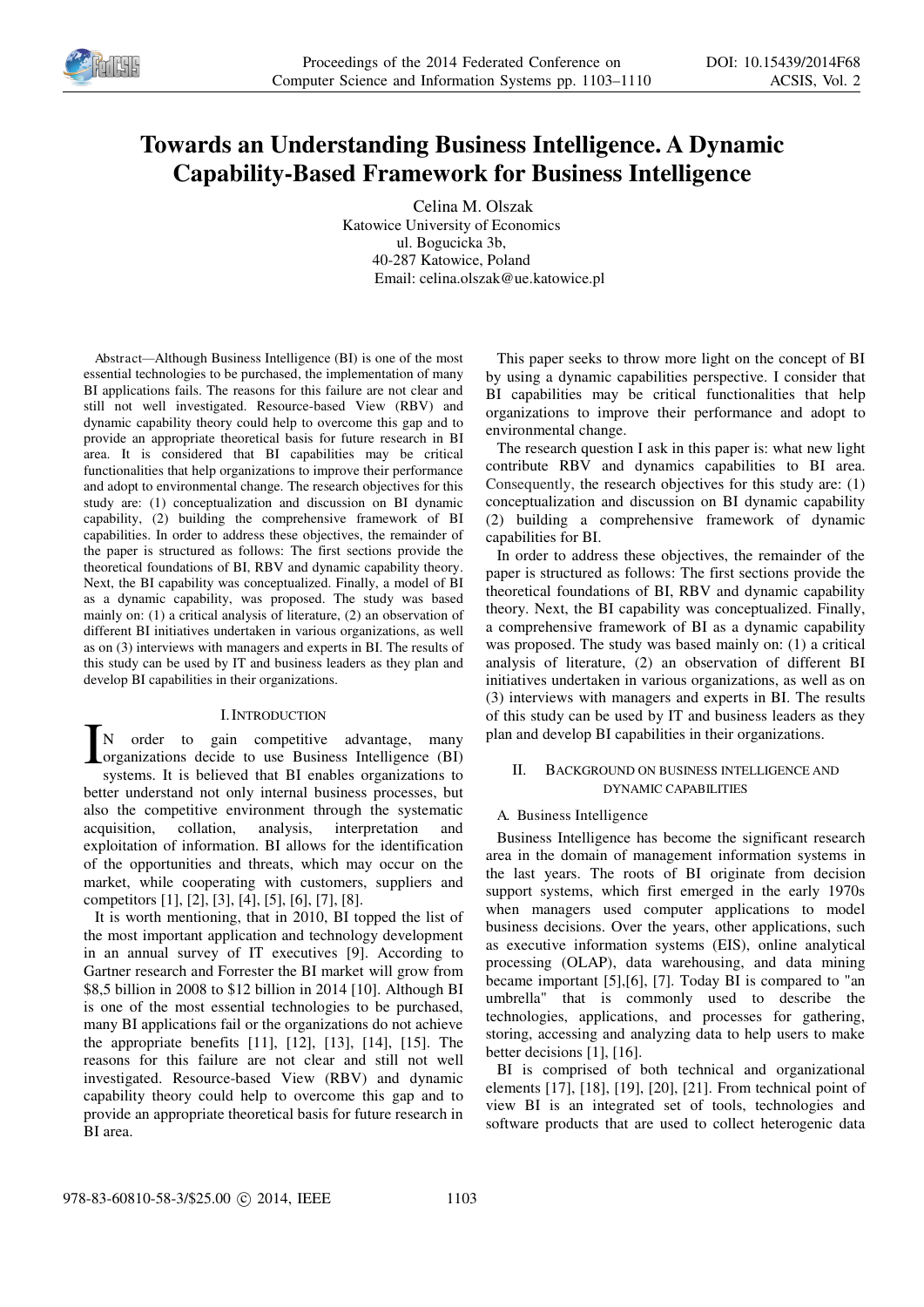from dispersed sources and then to integrate and analyze data to make them commonly available. The key BI technologies include: data warehousing, data mining and OLAP [22]. They are often called BI.1.0.

In the last years, new techniques, such as: web mining, opinion mining techniques, mobile mining techniques and semantic processing are applied in building BI systems They are focused on processing of semi-structured or unstructured data that originate mainly from Internet and social media. BI addressed for acquiring and processing data from web resources are named BI 2.0. In turn, BI 3.0 are responsible for collecting and analyzing data from various mobile devices [7], [24].

From organizational perspective, BI means a holistic and sophisticated approach to cross-organizational decision support [8], [11], [25]. Negash and Gray [3] argue that BI is responsible for transcription of data into information and knowledge. Also, it creates some environment for effective decision-making, business processes, strategic thinking, acting in organizations and taking the competitive advantage [26], [27], [28], [29], [30]. Many authors highlight that BI is predisposed to support decision-making on all levels of management [1], [3], [8], [31], [32]. On the strategic level, with the help of BI it is possible to set objectives precisely and follow the realization of such established objectives. BI allows for performing different comparative reports, e.g. on historical results, profitability of particular offers, effectiveness of distribution channels or forecasting future results on the basis of some assumptions. On the tactical level BI may provide some basis for decision-making within marketing, sales, finance, capital management etc. BI allows for optimizing future actions and modifying organizational, financial or technological aspects of company performance appropriately in order to help enterprises to realize their strategic objectives more effectively. In turn, on the operational level, BI systems are used to perform ad hoc analyses and answer questions related to departments' ongoing operations, up-to-date financial standing, sales and co-operation with suppliers, customers [22].

 It is indicated that BI facilitates the realization of business objectives through reporting of data to analyse trends, creating predictive models for forecasting and optimizing process for enhanced performance. The value of BI systems for business is predominantly expressed in the fact that such systems cast some light on information that may serve as the basis for carrying out fundamental changes in a particular enterprise. It is stated that BI has become the critical component for the success of the contemporary organization [2], [15], [33], [34]. Wells [18] argues that BI is the "capability of an organization to explain, plan, predict, solve problems, think in an abstract way, understand, invent, and learn in order to increase organizational knowledge, provide information for the decision-making process, enable effective actions, and support establishing and achieving business goals".

It should be pointed that although, BI applications have become the most essential technologies to be purchased in the last years, the BI success is still questionable. It is reported that the practical benefits from BI are often unclear

and some organizations fail completely in their BI approach or they do not achieve the appropriate benefits [11], [12], [13], [14], [15]. It is said that about 60 to  $70\%$  of business intelligence applications fail due to the technology, organizational, cultural and infrastructure issues [35], [36], [37], [38]. It is reported that the most important elements that decide on BI success in the organizations include: quality of data and used technologies, skills, sponsorship, alignment between BI and business, and BI use [35]. Other elements concern: organizational culture, information requirements, and politics. According to Olszak and Ziemba [38] the biggest barriers that the organizations encounter during the implementation of BI systems have a business and organizational character. Among the business barriers, the most frequently mentioned are: the lack of well defined business problem, not determining the expectation of BI and the lack of relations between business and BI vision system. Whereas as the key organizational barriers the enterprises enumerate: the lack of manager's supporting, the lack of knowledge about the BI system and its capabilities, exceeded the BI implementation budget, ineffective BI project management and complicated BI project, the lack of user training and support.

B. Resource-based View

RBV argues that about the success of organization's strategy decide the configuration of its resources and capabilities that are the basis to build key competences. Acquiring, configuration, reconfiguration and developing of available resources is critical factor for taking the competitive advantage and creating the value [39], [40], [41].

RBV was put forward by Wernerfelt [42] and subsequently popularized by Barney's work [39]. Many authors made significant contribution to its conceptual development [43], [44], [45].

According to RBV in order to provide sustainable competitive advantage, resources should be (VRIN): Valuable (enable an organization to implement a valuecreating strategy), Rare (are in short supply), Inimitable (cannot be perfectly duplicated by rivals) and Nonsubstitutable (cannot be countered by a competitor with a substitute). In an extended approach of RBV resources imply intangible categories including organizational, human and networks [46]. This knowledge-based resource approach of RBV encourages organizations to obtain, access, and maintain intangible endowments because these resources are the ways in which firms combine and transform tangible input resources and assets [47]. It is reported that BI technology, as well others ICT, do not satisfy the VRIN criteria [48]. However, they may be synergistically combined with existing organizational resources, to form other VRIN resources [41], [49].

## C. Dynamic capabilities theory

The concept of dynamic capabilities is rooted in the RBV of competitive advantage. RBV defines capability as the ability of a bundle of resources to perform an activity. It is a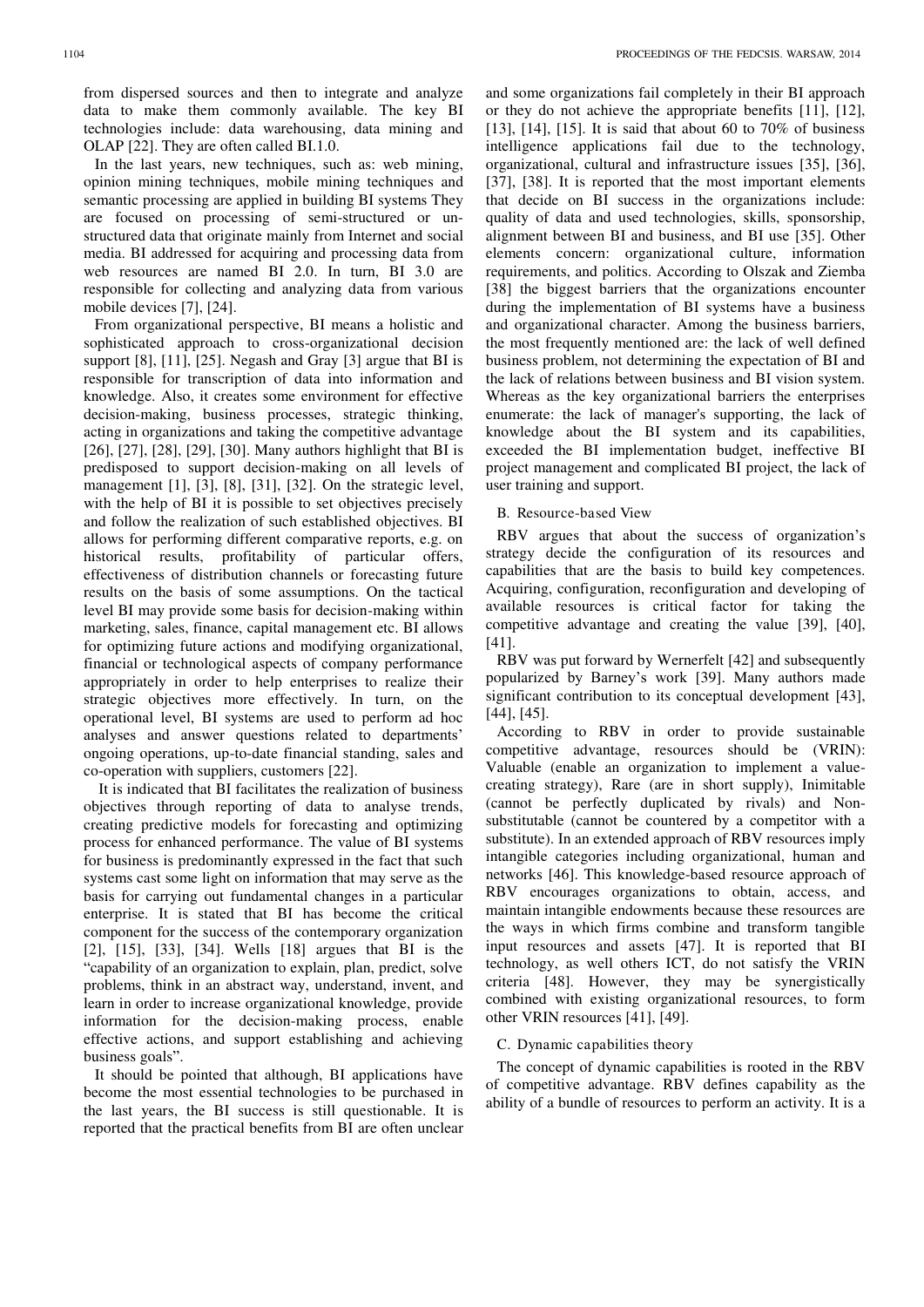way of combining assets, people and processes to transform inputs into output [50].

Teece et al. [50] define capabilities as "the key role of strategic management in appropriately adapting, integrating, and reconfiguring internal and external organizational skills, resources, and functional competences to match the requirements of a changing environment". Many authors, explaining the topic of capabilities, highlight some differences between competency, capability and capacity [51]. Competence is the quality or state of being functionally adequate or having sufficient knowledge, strength and skill. While capability is a feature, faculty or process that can be developed or improved. Capability is a collaborative process that can be deployed and through which individual competences can be applied and exploited. Capacity is the power to hold, receive or accommodate.

Hamel and Prahalad [52] coined the term core competence to distinguish those capabilities fundamental to a firm's performance and strategy. Core competencies are the activities that the firm performs especially well compared to competitors and through which the firm adds value to its goods and services over a long period of time. They emerge over time through an organizational process of accumulating and learning how to deploy organizational resources and capabilities.

The RBV conceptualizes organizational resources as static, neglecting changes due to turbulent environments. A stable resource configuration can not guarantee long-term competitive advantage as organizations have to adopt this configuration to the market environment [50]. This argument is even stronger in dynamic market environments where there is "rapid change in technology and market forces and feedback effects on firms [53]. Dynamic capabilities were conceptualized in response to this criticism [41], [44].

Teece et al. [50] identify dynamic capabilities as "the firm's ability to integrate, build, and reconfigure internal and external competences to address rapidly changing environments". The notion of dynamic capabilities was subsequently refined and expanded [44], [45], [54]. Zollo and Winter [45] also distinguish dynamic capabilities from operational or ordinary capabilities. Operational capabilities enable firms to perform their every day living, "and while dynamic (as all processes are), they are used to maintain the status quo" [54]. By contrast, dynamic capabilities are those that enable a firm to constantly renew its operational capabilities and therefore achieve long-term competitive advantage.

It is worth noting, that RBV has been used extensively in IS (Information Systems) research to explain how IT (Information Technology) assets provide value and sustainable competitive advantage to organizations [41]. Some studies found a direct link between IT assets and value but most found that IS capabilities and the interaction of IT assets with other organizational resources, lead to business value [40], [41]. IS capabilities are created through combining IT assets with other resources including people, routines and processes. IS capabilities develop and mature over time as organizational learn [43]. Dynamic capabilities are the high-order capabilities and thus can be disaggregated into different capacities, such as the capacity for improving quality, the capacity for managing human resources and the capacity for utilizing technologies [55].

D. Conceptualization of dynamic Business Intelligence capabilities

Drawn from the concept of dynamic capabilities, BI capability may be defined as IT-enabled, analytical dynamic capability for improving decision making and firm's performance [55]. It is a specific and important type of IS capabilities. Different organizational characteristics and strategic goals may also require using different BI capabilities. According to Gartner Group BI capabilities relate to information access and analysis to decision-making style within an organization [11]. Isik, Jones and Sidorova [11] delineate information access and analysis capabilities and relate them to the overall BI success. Davenport and Harris [6] state that analytical capability is a key element of strategy for the business. Wixom, Watson and Werner [5] argue that BI capability is "a journey over long periods of time during which foundational competencies are developed".

According to Teece et al. [50] dynamic capabilities can be distinguished into three classes of activities including sensing, seizing, and transformation. In the context of Business Process Management [53] and also of BI, sensing refers mainly to identification of the need to change an organization's business processes, relations with customers and suppliers. Seizing means the exploration and selection of opportunities for change. Transformation concerns sociotechnically implementation of changed business processes in the organization. Some authors argue that BI capabilities are critical functionalities of BI that help an organization to improve its adoption to change as well as to improve its performance [5], [11].

Organizations may develop two activities in order to build BI capability. The former concerns the widely understood data exploration, the latter, data exploitation [56]. Data exploration enables organization to overcome the bounder of actual knowledge and its capabilities. This may refer to new technical capabilities, market experiences and new relations with the environment. Also, the exploration is a conscious searching of new knowledge sources, enriching of existing resources, adoption of new behavioral orientations and acquisition of new competencies. It can be achieved through: advances data mining, text mining, web mining, intelligent agents, and search based application. In turn, data exploitation concerns the using of existing knowledge bases. It is limited to actual resources and refers to their detail analysis.

Davenport and Harris [6] distinguish five stages of analytical capability called: analytically impaired, localized analytics, analytical aspiration, analytical companies, and analytical competitors. The first stage means that "organizations have some desire to become more analytical, but thus far they lack both the will and the skill to do so". They face some substantial barriers – both human and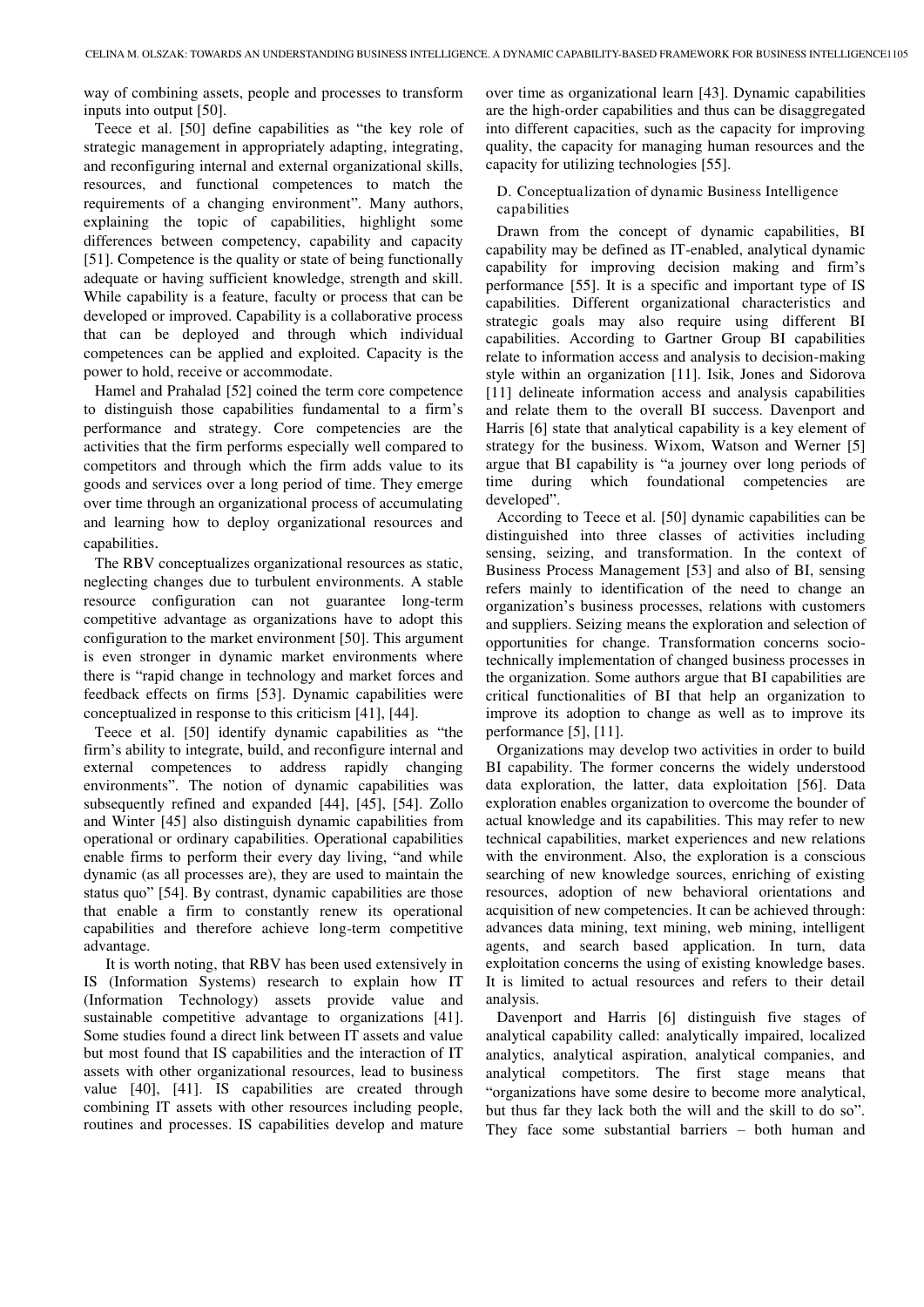technical. They may also lack the hardware, software and skills to do substantial analysis. The second stage "localized analytics " is characterized by reporting with pockets of analytical activity. The organizations undertake the first analytical activities, but they have no intention of competing on it. BI activities produce economic benefits but not enough to affect the company competitive strategy. The third stage called "analytical aspirations" is triggered when BI activities gain executive sponsorship. The organizations build the plan of using BI. The primary focus in "analytical companies" stage is building word-class analytical capabilities at the enterprise level. The organizations implement the plan developed in previous stage, making considerable progress toward building the sponsorship, culture, skills, strategic insights, data and technology needed for analytical competition. At the last stage, analytics moves from being a very important capability for an organizations to the key to its strategy and competitive advantage. Executive managers trust in BI and all users are highly educated in BI.

For the purpose of this paper it is assumed that dynamic BI capability is the ability of an organization to integrate, build and reconfigure the information resources, as well as business processes to address rapidly changing environments.

## III. RESEARCH METHODOLOGY

An interpretative philosophy and an inductive qualitative approach were applied to build a comprehensive, dynamic BI capabilities framework. The theories (from IS and management literature) and studies developed mainly by Davenport and Harris [6], Wixom, Watson, and Werner [5], Cosic, Shankes, and Maynard [41] were adopted and used to create the dynamic BI capabilities framework.

BI is regarded as an applied discipline and therefore practitioner, viewpoints and opinions were considered of high importance. Therefore, I have used the results from the survey that was conducted in 2012 among 20 purposefully selected firms (in Poland) that are considered to be advanced in BI [24]. They represented the service sector: telecommunications, consulting, banking, insurance, and marketing agencies. Interviews were held with executives, senior members of staff and ICT specialists. Interviewees were selected on their involvement in BI or on their ability to offer an insight based on experience in BI and related decision support systems. The research was of qualitative nature and used as a research technique of an in-depth interview. Types of core interviews questions relevant to this paper have included among others: (1) Does your organization have a defined BI strategy?, (2) Does your organization have defined business processes?, (3) Are you skilled enough in order to take advantage of BI systems?, (4) Are you motivated to use BI (how)?, (5) Do you use BI for analyzing customers, suppliers, competitors and other business partners?, (6) What kind of BI software do you use?, (7) Describe some successes/failures from using BI. This methodology is appropriate for the explorative objectives of this research as it aimed to build dynamic BI capabilities framework.

## IV. FINDINGS AND DISCUSSION

Figure 1 provides an initial framework for dynamic BI capabilities. It includes six capabilities areas like: governance, culture, technology, people, processes, and change management & creativity. So far, these areas were presented separately and were used for different aims and tasks. In this study, I integrate them into one comprehensive model for dynamic BI capabilities. Below, I present the arguments for adopting them to create a dynamic BI capability.



Fig. 1 Framework for BI capabilities

The governance is "the mechanism for managing the use of BI resources within an organizational and the assignment of BI initiatives with organizational objectives. It also involves continuously renewing BI resources and organizational capabilities in order to respond to changes in dynamic environments and mitigating resistance to change" [41].

Culture is often described as "personality of the organization" and comprises the assumptions, values, norms, and behavioral signs of organization/s members. They form over time and lead to systematic ways of gathering, analyzing and disseminating data. It influences the way decisions are made [41].

People refer to "all those individuals within organization who use BI as part of their job function. BI initiatives are considered to be knowledge intensive and require technical, business, managerial and entrepreneurial skills and knowledge" [41].

Technology refers "to the development and use of hardware, software and data within BI activities. It includes the management of an integrated and high quality data resources, the seamless integration of BI systems with other organizational information systems, the conversion of data into information through reporting and visualization systems and to use of more advanced statistical analysis tools to discover patterns, predict trends and optimize business process" [41].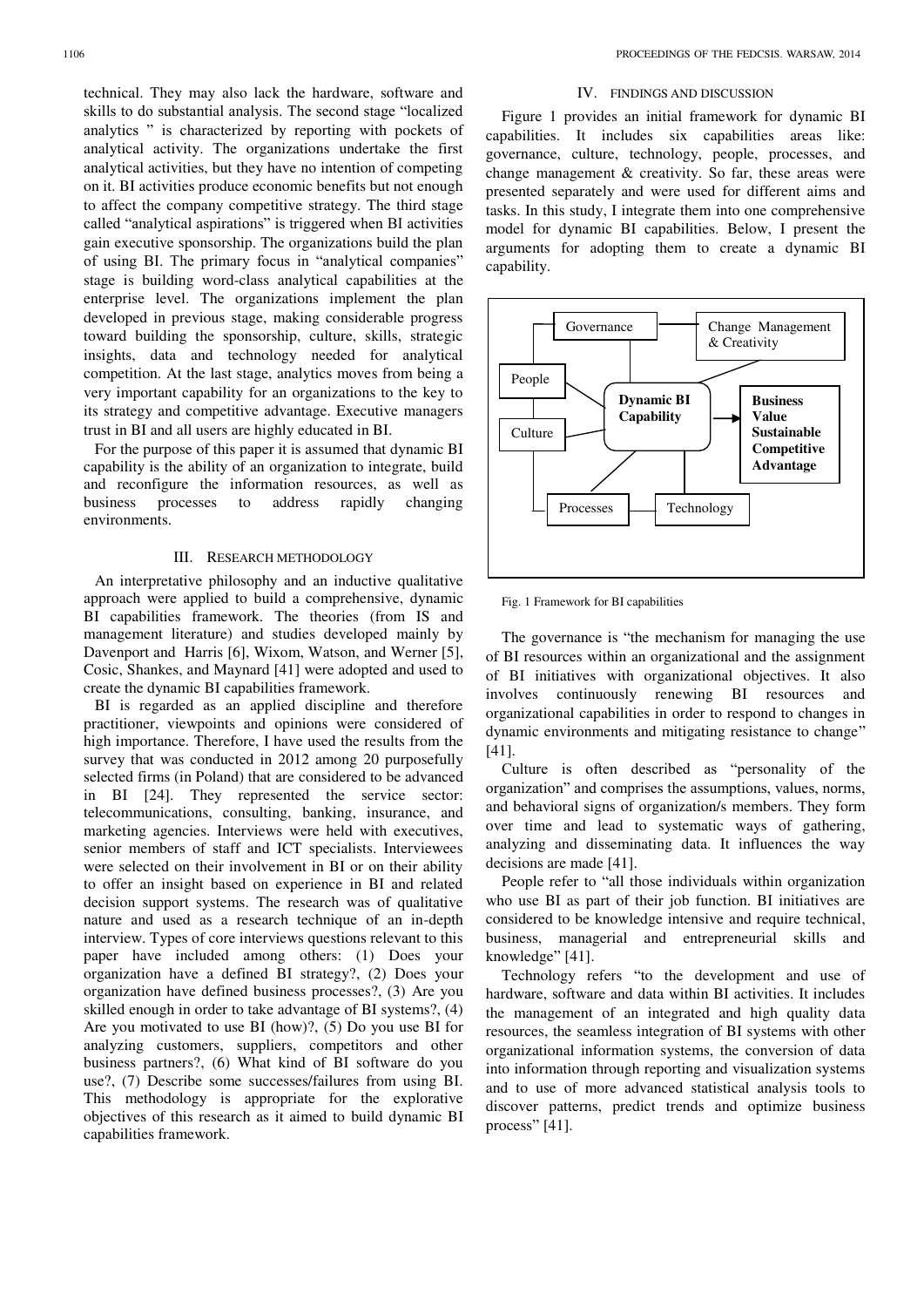Process constitutes of activities to gather, select, aggregate, analyze, and distribute information. Some of these activities are the responsibility of the BI staff, while others are the joint responsibility of the BI staff and the business units. Processes may be divided into categories: internal and external processes. The first group relates mainly to accounting, finance, manufacturing, and human resources. The second group concerns managing and responding to customer demand and supplier relationships [6].

Change management & creativity are organization's abilities to meet the requirements of dynamic environments. Organizations face rapid change like never before. Therefore, the ability to manage and adapt to organizational change is an essential ability required in the workplace

today. Change management is an approach to transitioning individuals, teams, and organizations to a desired future state. BI requires permanent development and adaptation to new challenges and expectations of an organizations. While an organizational creativity is the firm's ability to generate new and useful ideas to address rapidly changing opportunities and threats by making timely and marketoriented decisions, and to frame breaking changes in its resource base.

The essentials analysis of the literature and the conducted interviews with various BI experts and managers allowed me to identify the detailed capabilities for each BI area (table 1). The number of the organizations that declared the possession of various BI capabilities and competences is presented in the last column of the table.

| <b>BI</b> Capabilities Area | Detailed BI capabilities                                                          | Number of organizations |
|-----------------------------|-----------------------------------------------------------------------------------|-------------------------|
|                             |                                                                                   |                         |
| Governance                  | Business vision and plan                                                          | 10                      |
|                             | Business analysis planning and monitoring                                         | 11                      |
|                             | Strategic alignment BI and business strategy                                      | 5                       |
|                             | Decision rights (operational, tactical, strategic)                                | 16                      |
|                             | BI solution assessment and validation                                             | 7                       |
| Culture                     | Executive leadership and support                                                  | 6                       |
|                             | Flexibility and agility                                                           | 8                       |
|                             | Establishing a fact-based and learning culture                                    | 7                       |
| Technology                  | Data management                                                                   | 16                      |
|                             | Systems integration and interaction with other systems                            | 17                      |
|                             | Flexibility                                                                       | 17                      |
|                             | Reporting and visualization technology                                            | 20                      |
|                             | Advanced BI technology (OLAP, data warehousing, data mining, predictive analysis) | 16                      |
| People                      | Securing and building technology skills                                           | 7                       |
|                             | Mathematical and statistical skills                                               | 5                       |
|                             | Organizational skills                                                             |                         |
|                             | Organizational knowledge, knowledge sharing                                       | 5                       |
|                             | Managing analytical people                                                        | 6                       |
|                             | Business interpersonal communication                                              | 12                      |
|                             | Entrepreneurship and innovation                                                   | 5                       |
|                             | Trustworthiness                                                                   | 6                       |
| Process                     | Holistic overview business process/ knowledge processes                           | 14/7                    |
|                             | Business process/knowledge/ modeling and orchestration                            | 16/6                    |
|                             | Process redesign and integration                                                  | 16                      |
| Change & Creativity         | Monitoring of competitors, customers and current trends in the marketplace        | 9                       |
|                             | Introducing new business models oriented on change management,<br>knowledge       |                         |
|                             | management and customer relationship management                                   | 7                       |
|                             | Generation of new and useful products, services, ideas, procedures, and processes | $\overline{7}$          |

Table I. BI CAPABILITIES AREA

In the next step of my research, five detailed BI capabilities areas were mapped onto Davenport and Harris model. As a the result, a BI capabilities maturity matrix was created (table 2).

The analysis of the literature and the conducted survey allow me to state that the dynamic BI capabilities do not go hand in hand with the possibilities offered by BI technologies. Most organizations need to raise their "analytical erudition." Managers do not always know how such sources can be used in making decisions. The most of the organizations do not think creatively about the potential of data sources. They have a relatively high level of the technical competences. Unfortunately, they do not correspond with another BI capabilities (e.g., strategic

alignment BI and business strategy, establishing a fact-based and learning culture, entrepreneurship and innovation, change management, and creativity).

BI is still treated as a technology or tool to acquire and analyze data and not as a trigger for making more effective decisions, improving business processes and business performance, as well as doing new business or creating new ideas and procedures. The organizations still underestimate the soft competences and skills needed for BI (e.g., culturebased on facts and knowledge, trust, human resources management, managing analytical/creativity people). Worried, that BI and business strategy are not aligned in many organizations.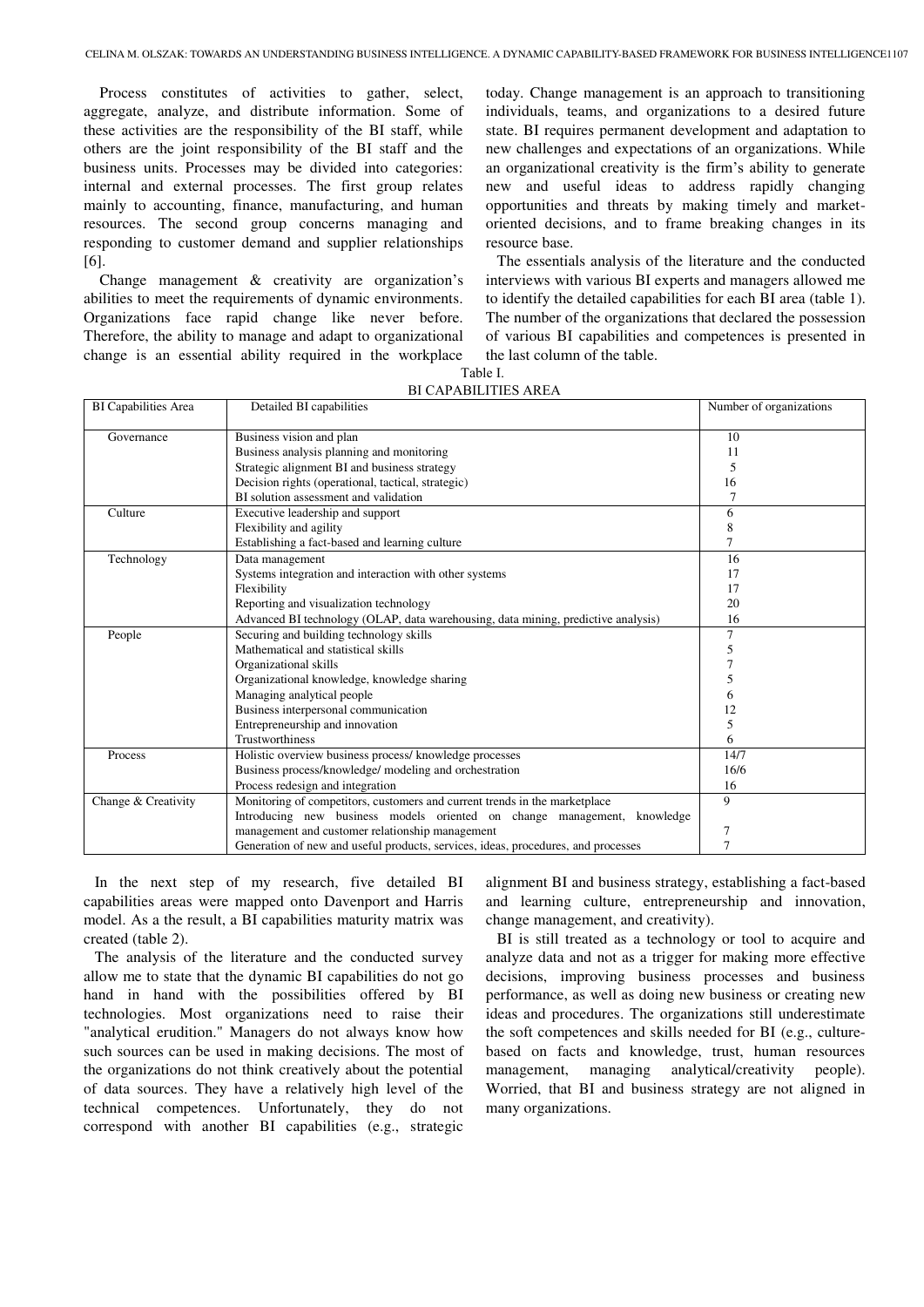| <b>BI</b><br>capabilities<br>area | Analytically<br>impaired                                                  | Localized analytics                                                                          | Analytical aspiration                                                                                  | Analytical companies                                                                  | Analytical competitors                                                                       |
|-----------------------------------|---------------------------------------------------------------------------|----------------------------------------------------------------------------------------------|--------------------------------------------------------------------------------------------------------|---------------------------------------------------------------------------------------|----------------------------------------------------------------------------------------------|
| Governance                        | Lack of vision and<br>plan                                                | Businesses plans<br>for<br>limited departments                                               | business<br>Integrated<br>strategy                                                                     | enterprise BI<br>Have an<br>strategy                                                  | BI<br>oriented on<br>strategy<br>customers, suppliers etc.                                   |
| Culture                           | flexibility<br>No<br>and<br>agility                                       | from<br>support<br>Low<br>senior executives                                                  | Users are encouraged to<br>collect, process analyze<br>and share information                           | Establishing a fact-based<br>and learning culture, skill<br>training in BI            | Learning from customers,<br>suppliers, communities of<br>practice, social media              |
| Technology                        | Missing/poor data,<br>Unintegrated<br>systems                             | Missing<br>important<br><b>BI</b><br>Isolated<br>data,<br>efforts                            | Proliferation of BI tools                                                                              | of<br>High- quality<br>data,<br>knowledge<br>integrated<br>repositories               | Enterprise-wide<br><b>BI</b><br>architecture<br>largely<br>implemented                       |
| People                            | Users do not know<br>their own data<br>requirements or how<br>to use them | The users take the first<br><b>BI</b> initiatives                                            | Users try to optimize the<br>efficiency of individual<br>departments by BI                             | high<br>BI<br>Users<br>have<br>capabilities, but often not<br>aligned with right role | Users have capabilities and<br>time to use BI                                                |
| Processes                         | Users do not know<br>business processes                                   | Identification of basic<br>business processes                                                | Standardization<br>of<br>business processes, and<br>building best practices<br>in BI                   | <b>Business</b><br>process<br>based<br>management<br>on<br>facts                      | <b>Broadly</b><br>supported,<br>culture<br>process-oriented<br>based on facts                |
| &<br>Change<br>Creativity         | Fear of change, no<br>creativity                                          | Risk management for<br>business<br>selected<br>and<br>poor<br>process,<br>limited creativity | Building<br>the<br>best<br>for<br>change<br>practices<br>management, individual<br>and team creativity | risk<br>Integrated<br>and<br>management,<br>team<br>organizational creativity         | with<br>Cooperation<br>competition,<br>organizational<br>creativity,<br>creative environment |

Table II. BI CAPABILITIES MATURITY MATRIX

In order to reach a comprehensive, dynamic BI capability, organizations should simultaneously build and developed a whole bundle of various BI capabilities. Undoubtedly, it is a long journey and developed over long periods of time. I think, that organizations should not start from building technical competences, structures (data bases, data warehouses etc.), without prior the implementation of knowledge-based organization, change management, and organizational creativity.

Concluding, I consider that organizations should simultaneously develop different BI capabilities in order to achieve high BI maturity. These capabilities may be focused on data exploration and data exploitation. As mentioned earlier, data exploration enables organization to overcome the bounder of actual knowledge and its capabilities. In contrast, data exploitation concerns the using of existing knowledge bases. It is limited to actual resources and refers to their detail analysis. The adequate linking capabilities concerning exploration and exploitation of the knowledge are useful solution for organizations. This results from the rapid obsolescence of knowledge, shortening life cycle of many products and services. Therefore, it is important for the survival and success of the organization to maintain some balance between these activities.

#### V. CONCLUSIONS

The research propose of this study was to investigate how Resource-based View and dynamic capability theory may be adopted and used in BI area. It was illustrated that they through more light on our BI understanding. I have proposed a comprehensive, dynamic BI capabilities framework that reflects six BI capabilities areas: governance, culture, technology, people, processes and change & creativity. This dynamic capability framework suggests that the abilities needed depend highly on the dynamics of the environment.

The conducted survey has shown that BI is still treated as a technology or tool to acquire and analyze data and not as a trigger for making more effective decisions, improving business processes and business performance, as well as doing new business or creating new ideas and procedures. The organizations still underestimate the soft competences and skills needed for BI (e.g., culture-based on facts and knowledge, trust, human resources management, managing analytical/creativity people). Worried, that BI and business strategy are not aligned in many organizations.

I consider that the father development of BI in organizations will depend on how they will focus on strategic alignment BI and business strategy, establishing a fact-based and learning culture, entrepreneurship and innovation, change management, and creativity. The time of technical BI competences is over. Organizations should build a whole bundle of more soft BI capabilities.

Future research might take some of the following directions. It would be valuable to build holistic approach for building the dynamic BI capabilities. Further research might explore the detailed BI capabilities areas. Some empirical investigations and precise validations would be useful to explore the associations between BI capabilities and strategic orientations of the organizations.

#### **REFERENCES**

- [1] T. H. Davenport, J. G. Harris, and R. Morison, Analytics at Work: Smarter Decisions, Better Results, Harvard Business Press, Cambridge, 2010.
- [2] B.H. Wixom, and H.J. Watson, "The BI-based organization", International Journal of Business Intelligence Research, Vol. 1, No. 1, 2010, pp 13-28.
- [3] S. Negash, and P. Gray, "Business Intelligence", in F. Burstein, and C.W. Holsapple (ed), Decision Support Systems, Springer, Berlin, 2008, pp 175-193.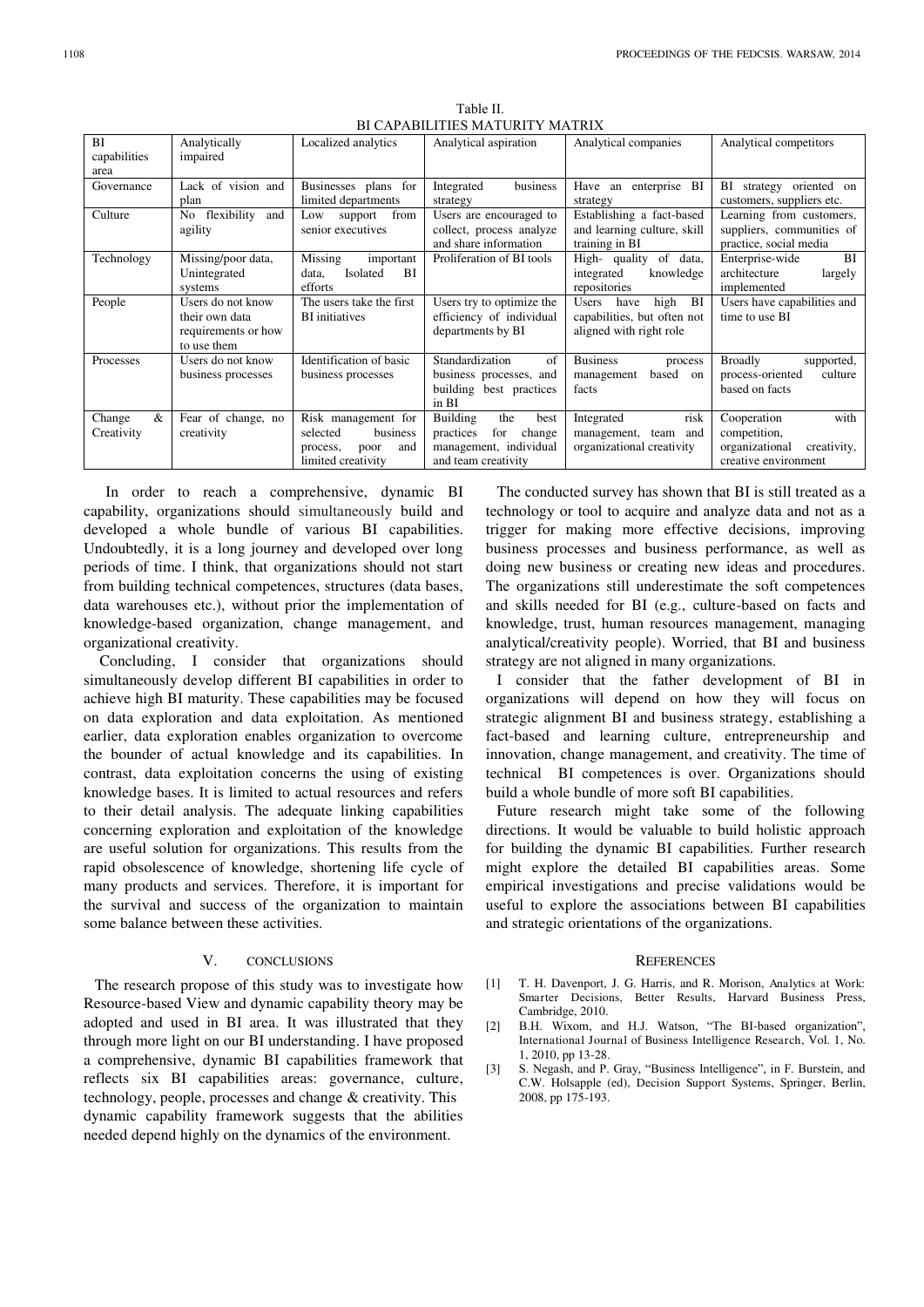- [4] B. Liautaud, and M. Hammond, E-Business Intelligence. Turning Information into Knowledge into Profit, McGraw-Hill, New York, 2002.
- [5] B.H. Wixom, H.J. Watson, and T. Werner, "Developing an Enterprise Business Intelligence Capability: the Norfolk Southern Journey", MIS Quarterly Executive, Vol. 10, No.2, 2011, pp 61-71.
- [6] T. H. Davenport, and J. G. Harris, Competing on Analytics. The New Science on Winning, Harvard Business School Press, Boston Massachusetts, 2007.
- [7] H. Chen, R.H.L. Chiang, and V.C. Storey, "Business Intelligence and *analytics: from Big data to big impact",* MIS Quarterly, Vol. 36, No. 4, 2012, pp. 1-24.
- [8] L. Moss, and S. Atre, Business Intelligence Roadmap: The Complete Lifecycle for Decision-Support Applications, Addison-Wesley, Boston, 2003.
- [9] J. Lufman, and T. Ben-Zvit, "Key issues for IT executives 2009: difficult economy's impact on IT, MIS Quarterly Executive, Vol. 9, No 1, 2010, pp 203-213.<br>Gartner, Gartner's
- [10] Gartner, Gartner's 2011 CIO survey results, http://www.gartner.com/it/page.jsp?id=1526414.
- [11] O. Isik, M. C. Jones, and A. Sidorova, "Business Intelligence (BI) Success and the Role of BI Capabilities", Intelligent Systems in Accounting, Finance and Management, Vol. 18, 2011, pp 161-176.
- [12] H.J. Watson, B. Wixom, "Enterprise agility and mature BI capabilities", Business Intelligence Journal, Vol. 12, No. 3, 2007, pp 4-6.
- [13] S. Chaudhary, "Management factors for strategic BI success", in , M.S. Raisinghani (ed.), Business Intelligence in digital economy. Opportunities, limitations and risks, Hershey: IGI Global, 2004, pp 191-206.
- [14] A. Schick, M. Frolick, and T. Ariyachandra, "Competing with BI and Analytics at Monster Worldwide", in Proceedings of the 44<sup>th</sup> Hawaii International Conference on System Sciences, 2011.
- [15] C. Howson, Successful Business Intelligence: Secrets to Making BI a Killer Application, McGraw-Hill, New York, 2008.
- [16] H.J. Watson, SME performance: Separating myth from reality, Cheltenham: Edward Elgar Publishing, 2010.
- [17] A. Alter, A work system view of DSS in its fourth decade, Decision Support System, Vol. 38, No. 3, 2004, pp 319-327.
- [18] D. Wells, "Business analytics getting the point", [online], http://beye-network.com/view/7133, 2008.
- [19] Z. Jourdan, R. K. Rainer, and T. Marschall, "Business Intelligence: An Analysis of the Literature*", Information Systems Management*, Vol. 25, No. 2, 2007, pp. 121-131.
- [20] W.W. Eckerson, The keys to enterprise Business Intelligence: critical success factors. The Data Warehousing Institute, 2005, Retrieved October 02 2011 from http://download.101com.com/pub/TDWI/Files/TDWIMonograph2- BO.pdf.
- [21] C.M. Olszak, and E. Ziemba, "Business Intelligence as a key to management of an enterprise", in E. Cohen, & E. Boyd (ed.), Proceedings of *Informing Science and IT Education InSITE'2003*, Santa Rosa, The Informing Science Institute, 2003.
- [22] C.M. Olszak, and E. Ziemba, E. "Business Intelligence systems in the holistic infrastructure development supporting decision-making in organizations", Interdisciplinary Journal of Information, Knowledge and Management, Vol. 1, 2006, pp 47-58.
- [23] C.M. Olszak, and E. Ziemba, "Business Intelligence systems as a new generation of Decision Support Systems", in J.V. Carrasquero (ed.), Proceedings of PISTA 2004, International Conference on Politics and Information Systems: Technologies and Applications. Orlando: The International Institute of Informatics and Systemics, 2004.
- [24] C. M. Olszak, "Assessment of Business Intelligence Maturity in the Selected Organizations", in: M. Ganzha, L. Maciaszek, M. Paprzycki (ed.), Annals for Computer Science and Information Systems, Vol. 1, 2013, pp. 951–958, https://fedcsis.org/proceedings/2013/index.html.
- [25] C. M. Olszak, "Business Intelligence as a key for the success of the organization", in M. Tvrdíková, J. Ministr (ed.), ICT for Practice, Ekonomicka Fakulta VSB-TU Ostrava, 2013, pp. 31-40.
- [26] F. Albescu, I. Pugna, and D. Paraschiv, "Business Intelligence & Knowledge Management – Technological Support for Strategic Management in the Knowledge Based Economy", Revista *Informatica Economică*, Vol. 4, No. 48, 2008, pp. 5-12.
- [27] H. Baaras, and H.G. Kemper, "Management support with structured and unstructured data – an integrated Business Intelligence framework", Information Systems Management, Vol. 25, No. 2, 2008, pp. 132-148.
- [28] W. Chung, H. Chen, and J.F. Nunamaker, "A visual framework for knowledge discovery on the web: An empirical study of business intelligence exploration", Journal of Management Information Systems Vol. 21, No. 4, 2005, pp. 57-84.
- [29] P. Venter, and D. Tustin, "The availability and use of competitive and business intelligence in South African business organizations", South African Business Review, Vol. 13, No 2, 2009, pp. 88-115.
- [30] C. M. Olszak, "The Business intelligence-based Organization- new chances and Possibilities", in V. Ribiere and L. Worasinchai (ed.), Proceedings of the International Conference on Management, Leadership and Governance, Bangkok University, Published by Academic Conferences and Publishing International Limited Reading, 2013, pp. 241-249.
- [31] R. T. Herschel, and N.E. Jones, "Knowledge management and business intelligence: the importance of integration", Journal of Knowledge Management, Vol. 9, No. 4, 2005, pp. 45-54.
- [32] J.J. McGonagle, and C.M. Vella, Bottom Line Competitive Intelligence, Quorum Books , Westport, CT, 2002.
- [33] A. Weiss, "A brief guide to competitive intelligence", Business Information Review ,Vol. 19, No 2, 2002.
- [34] S. Williams, N. Williams, The Profit Impact of Business Intelligence. Morgan Kaufmann, San Francisco, 2007.
- [35] P. R. Clavier, H. Lotriet, and J. Loggerenberger, "Business Intelligence Challenges in the Context of Goods-and Service-Domain Logic", in 45<sup>th</sup> Hawaii International Conference on System Science, IEEE Computer Society, 2012, pp. 4138-4147.
- [36] M. Hannula, and V. Pirttimaki, "Business intelligence empirical study on the top 50 Finnish companies", Journal of American Academy of Business, Vol. 2, No. 2, 2003, pp. 593-599.
- [37] A.J. Karim, "The value of Competitive Business Intelligence System (CBIS) to Stimulate Competitiveness in Global Market", International Journal of Business and Social Science, Special Issue, Vol. 2, No. 19, 2011, pp. 196-203.
- [38] C. M. Olszak, and E. Ziemba, "Critical Success Factors for Implementing Business Intelligence Systems in Small and Medium Enterprises on the Example of Upper Silesia, Poland", Interdisciplinary Journal of Information, Management, Vol. 7, 2012, pp.129-150. Informing Science Press, (http://www.ijikm.org/Volume7/IJIKMv7p129-150Olszak634.pdf)
- [39] J. Barney, "Firm Resources and Sustained Competitive Advantage", Journal of Management, Vol. 17, No. 1, 1991, pp 99-120.
- [40] M. Wade, and J. Hulland, "Review: The Resource-Based View and Information Systems Research: Review, Extension, and Suggestions for Future Research", MIS Quarterly, Vol. 28, No. 1, 2004, pp 1-25.
- [41] R. Cosic, G. Shankes, and S. Maynard, "Towards a Business Analytical Capability Model", in 23<sup>rd</sup> Australian Conference on Information Systems, Geelong, 2012.
- [42] B. Wernfelt, "A Resource-based View of the Firm", Strategic Management Journal, Vol. 5, 1984, pp 171-180.
- [43] J. Barney, M. Wright, and D.J. Kitchen, "The resource-based view of the firm: ten years after 1991", Journal of Management, Vol. 27, 1991, pp 625-641.
- [44] K. M. Eisenhardt, and J.A. Martin, Dynamic Capabilities: What Are They? Strategic Management Journal, (2000), Vol. 21, No 10/11.
- [45] M. Zollo, and S.G. Winter, "Deliberate Learning And The Evolution Of Dynamic Capabilities". Organization Science, 13(3), 2002, pp 339-351.
- [46] M.J. Ahn, and A.S. York, "Resource-based and institution-based approaches to biotechnology industry development in Malaysia". Asia Pacific Journal of Management, Vol. 28, No. 2, 2011, pp 257- 275.
- [47] J. Wiklundi, D. Shepherd, "Knowledge-based resources, entrepreneurial orientation, and the performance of small and medium-sized businesses". Strategic Management Journal, Vol. 24, 2003, pp 1307-1314.
- [48] Gartner, "Magic Quadrant for Business Intelligence Platforms", Gartner Group, report G00210036.
- [49] S. Nevo, and M. Wade, "The formation and Value of It-Enabled Resources: Antecedents and Consequences of Synergistic Relationship", MIS Quarterly, Vol. 34, No. 1, pp 163-183.